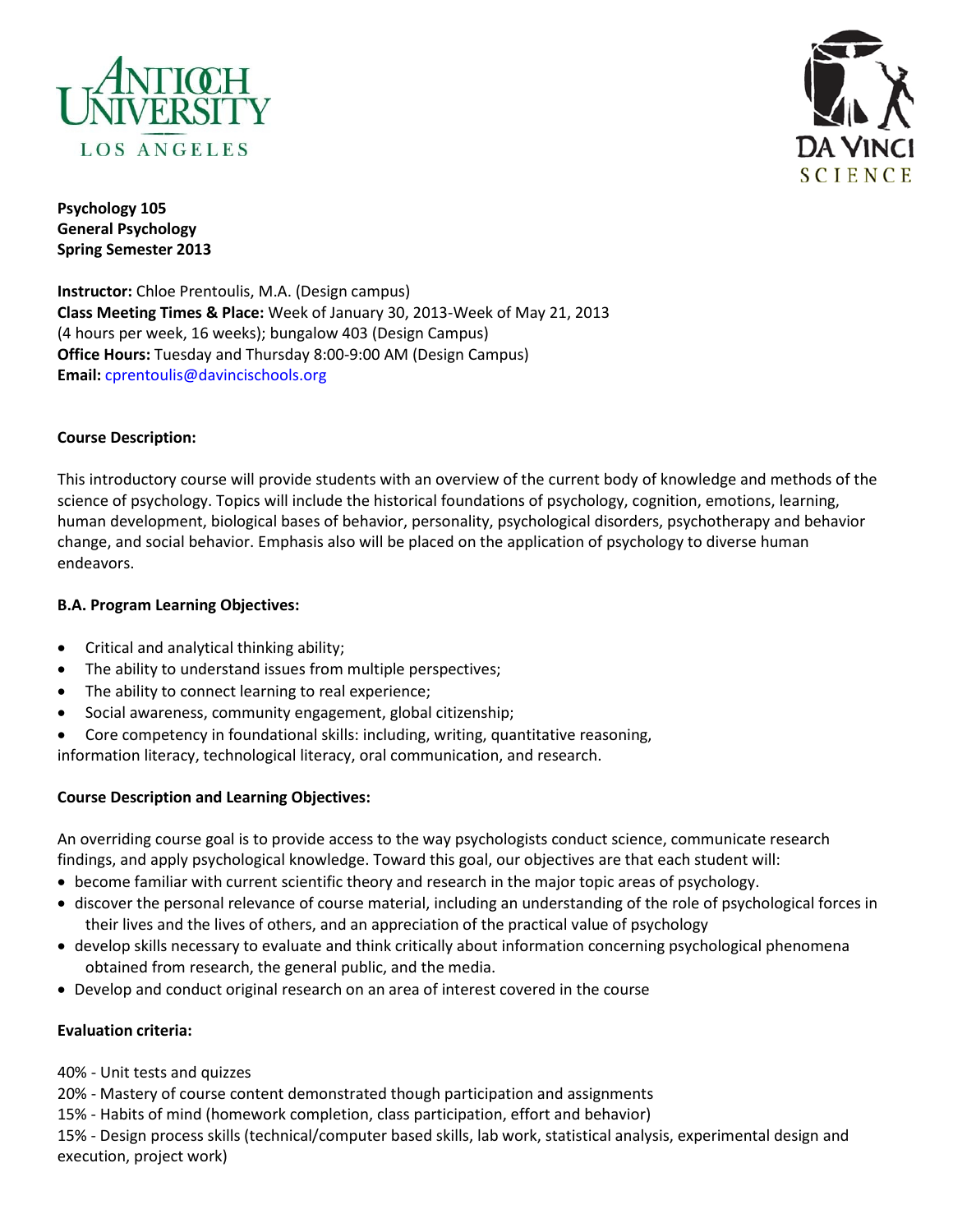10% - Cumulative final semester exam (covers all content from January through May)

## **Attendance Policy:**

Students are expected to attend all class sessions and participate as required in the syllabus. Students missing more than 4 class sessions must make up the missed time by completing assignments per instructors direction, students missing more than 10 class sessions will not receive credit for the course. See AULA General Catalog, 2010‐2012 (p. 59) for university policy.

### **Incomplete Policy:**

Per University policy, students must complete all course work by the deadlines stated in the syllabus. If a student anticipates not being able to complete required work by the end of the term, the student may request an Incomplete from the instructor. Incompletes are awarded at the discretion of the instructor. See *AULA General Catalog, 2010‐2012*, (p.63) for university policy.

## **Plagiarism Policy:**

Plagiarism – that is, the intentional or unintentional borrowing of another person's ideas, images, research, or data without citation ‐‐ is a serious breach of academic integrity that results in sanctions, including dismissal from the University. Please consult Diana Hacker's A Writer's Reference, 6th ed., pp. 344‐347 for specific guidance on avoiding plagiarism while taking notes, summarizing, paraphrasing, and quoting from sources. Students committing plagiarism will be also be subject to disciplinary action from DaVinci Schools as well as from the University.

### **Student Conduct Policy:**

Respectful conduct is expected of students on the campus at all times, both inside and outside the classroom. See *AULA General Catalog, 2010‐2012*, (p.59 &71) for further details re: Antioch University Los Angeles policy.

#### **Students with Disabilities:**

Any student with a documented disability (physical, learning, or psychological) needing academic accommodations should contact the Disability Services Office (310‐578‐1080, ext. 441) as early in the semester as possible. All discussions will remain confidential.

#### **Required Texts:**

*Online textbook (free):* <http://sccpsy101.com/>

*Psychology, a concise introduction, third edition. : Griggs, Richard A.* Prentoulis digital portfolio with semester calendar and downloadable documents: *http://dp.davincischools.org/teacher/cprentoulis/*

#### **Course units**

#### Winter reading assignment

- Language acquisition
- Thinking and intelligence, problem solving, heuristics
	- $\circ$  Chapter 6 Griggs: p 206 233.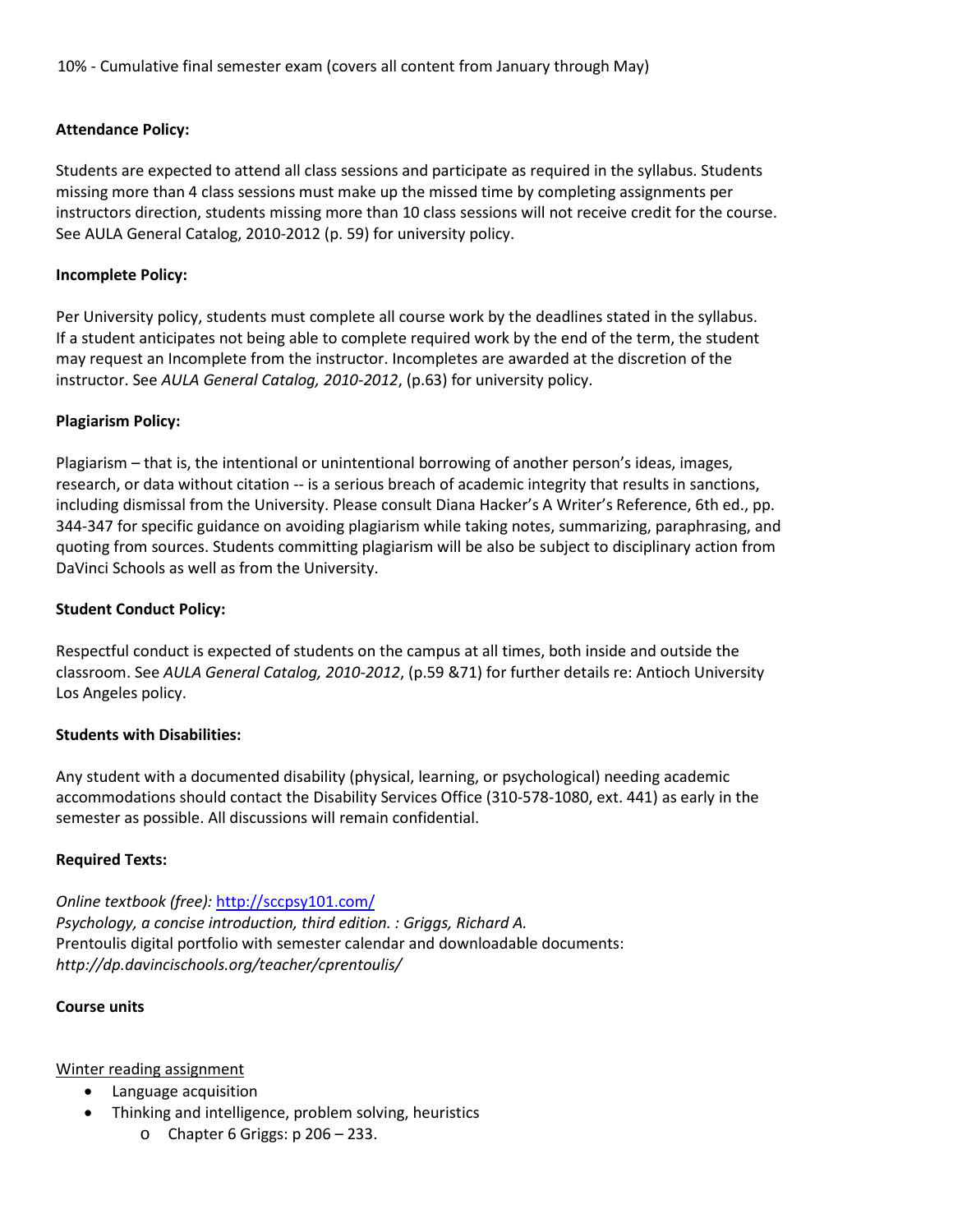o Test in January – 70% pass rate required for entry to college course.

### **SPRING SEMESTER**

Developmental psychology: January 14 – January 28

- The human lfespan
- Physical development
- Cognitive development (Piaget)
- Social development
- Moral development
	- o Unit test January 28
	- o Chapter 7 Griggs: p 246 279

#### Personality psychology: January 29 – February 12 – project based unit

- Freudian/psychodynamic theories of personality development
- Neo-Freudian theories
- Humanistic theories
	- Socio-cultural theories
- Trait theories
	- o Project: develop your own personality test, and see if it works (by comparing with standardized personality tests)
	- o Unit test: February 19
	- o Chapter 8 Griggs: p 228 312

#### Social psychology: February 21 – March 8

- Conformity, Asch experiments
- Obedience, Milgram experiments. Jonestown massacre, Abu Graib prison abuse and Nazi Germany case studies.
- Judging the behavior of others about ourselves, attribution
- Social facilitation, loafing, diffusion of responsibility, and other group behaviors. Kitty Genovese case.
	- o Unit test: March 8
	- o Chapter 9 Griggs: p 322 361

Abnormal psychology: March 12 – April 26 – Interdisciplinary unit: analysis of characters from books read in English class

- Defining abnormality
- Classes of disorders and the DSM-V
- Anxiety disorders
- Mood disorders
- Schizophrenic disorders
- Dissociative disorders
- Treatment of disorders biological, psychodynamic, humanistic, behavioral and cognitive treatment methods
	- o Character analysis assignment
	- o Unit tests: March 28 and April 26
	- o Chapter 10 Griggs: p 362 389

Motivation and emotion: April 28 – May 25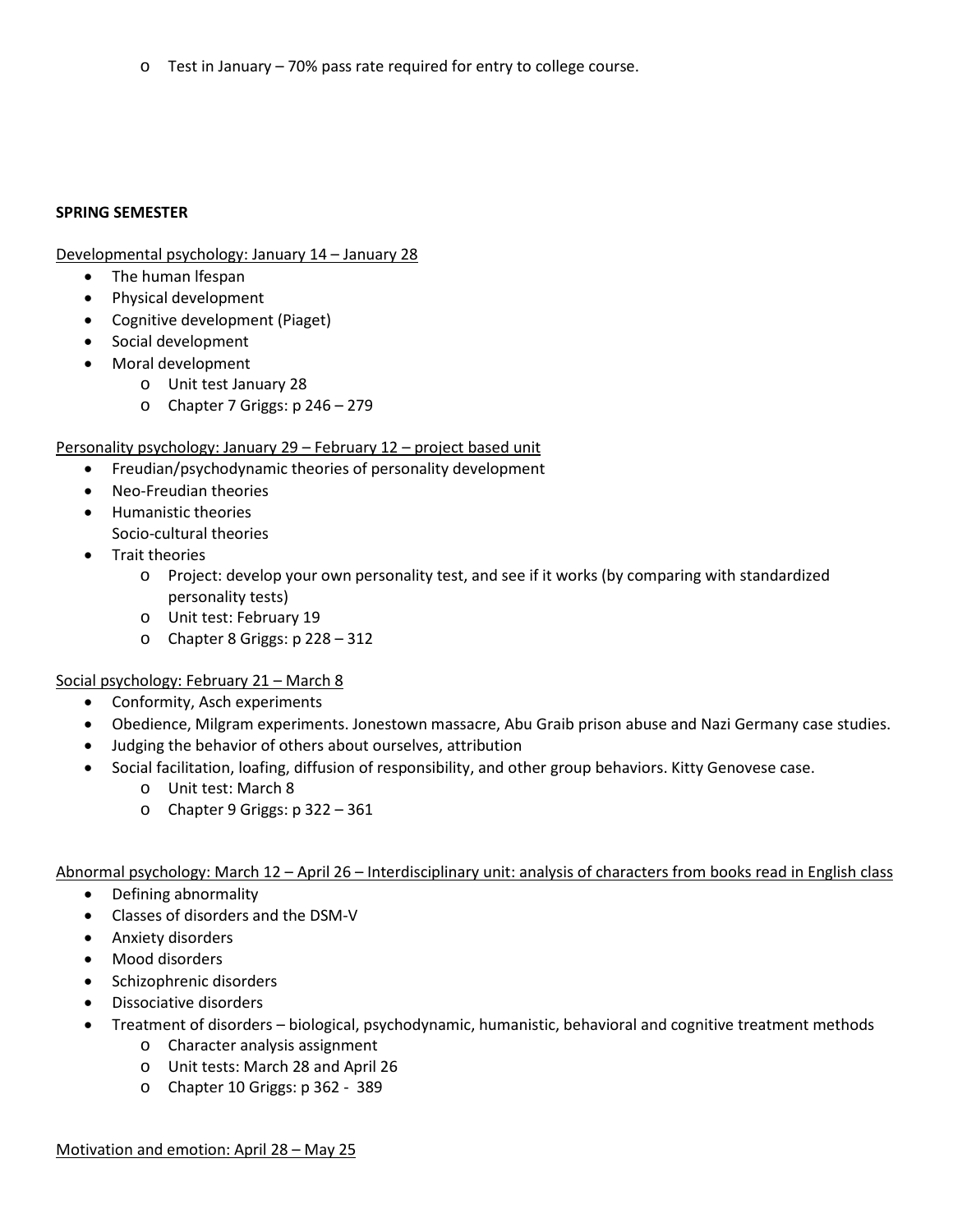- Theories of emotion
- Motivation
	- o Unit test: May 24
	- o Reading: TBD

Final exam: May 2013 (exact date T. Cumulative semester content)

I hearby commit to work hard throughout the year so that I may excel in this challenging college-level course. I will abide by classroom rules and complete assignments on time to the best of my ability.

| Student name (printed):     | Signature:                             | Date: |
|-----------------------------|----------------------------------------|-------|
| Parent name (please print): | Signature:                             |       |
| Parent email:               | Best phone number for daytime contact: |       |

#### **FALL SEMESTER**

Introduction to Psychology – project unit

- History and approaches
- Research methodology, statistical analysis and ethics
- Cross curricular project (English, Art, Government)
	- o analysis of characters/events from "The Road" from 5 psychological perspectives
	- o research paper: predicting survival in a post-apocalyptic world based on personality characteristics)

#### Biological basis for behavior

- The brain and spinal cord. Sheep brain dissection
- The peripheral nervous system ruler drop lab, heart rate during writing activity lab
- The endocrine system
- Neural anatomy and action potentials
- Neurotransmitters and drugs
	- Techniques for measuring neural function EEG, CAT, MRI, fMRI, PET
		- o Chapter 2 Griggs: p 36 73
		- o Unit tests:

#### Sensation and perception

- Threshold, adaptation, habituation, attention
- Perceptual processing, optical illusions
- The five senses: pig eye dissection, jellybean gestation lab, senses lab
	- $\circ$  Chapter 3 Griggs: p 84 113
	- o Unit test:

#### States of consciousness – project unit

- Consciousness, the preconscious and subconscious
- Sleep and dreaming stages of sleep, REM, sleep disorders
- Hypnosis and meditation project: set personal goal, use hypnosis/mediation to achieve, measure success
- Hypnotist visit Shelly Stockwell Nicholas
	- o Project assessment: presentation on hypnosis goal setting project

#### Learning : November 5 – November 9